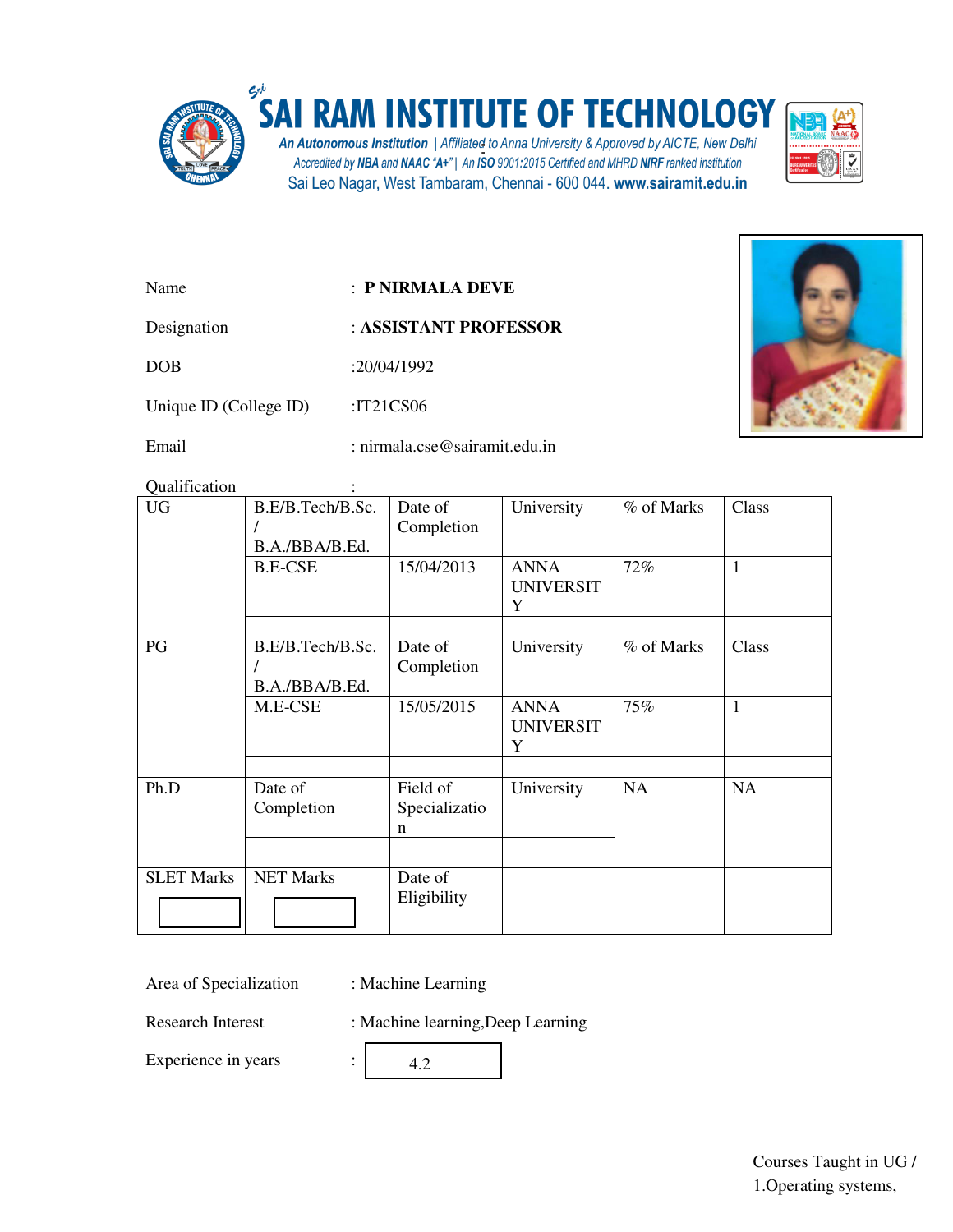2.computer Architecture, 3.Object Oriented analysis and design , 4.Python Programming, 5.C programming, 6.Object Oriented 7.Programming, 8.Distributed systems 9.Human computer Interaction 10. FDP Organized Teaching 1.  $2_{1}$ 3. Research Industry **Others**  Conferences FDP

Workshop

Workshop

**Conferences** FDP

PG Level :

No. of Workshop/Conferences/ FDP attended  $\boxed{15}$ .

1

No. of Workshop/Conferences/